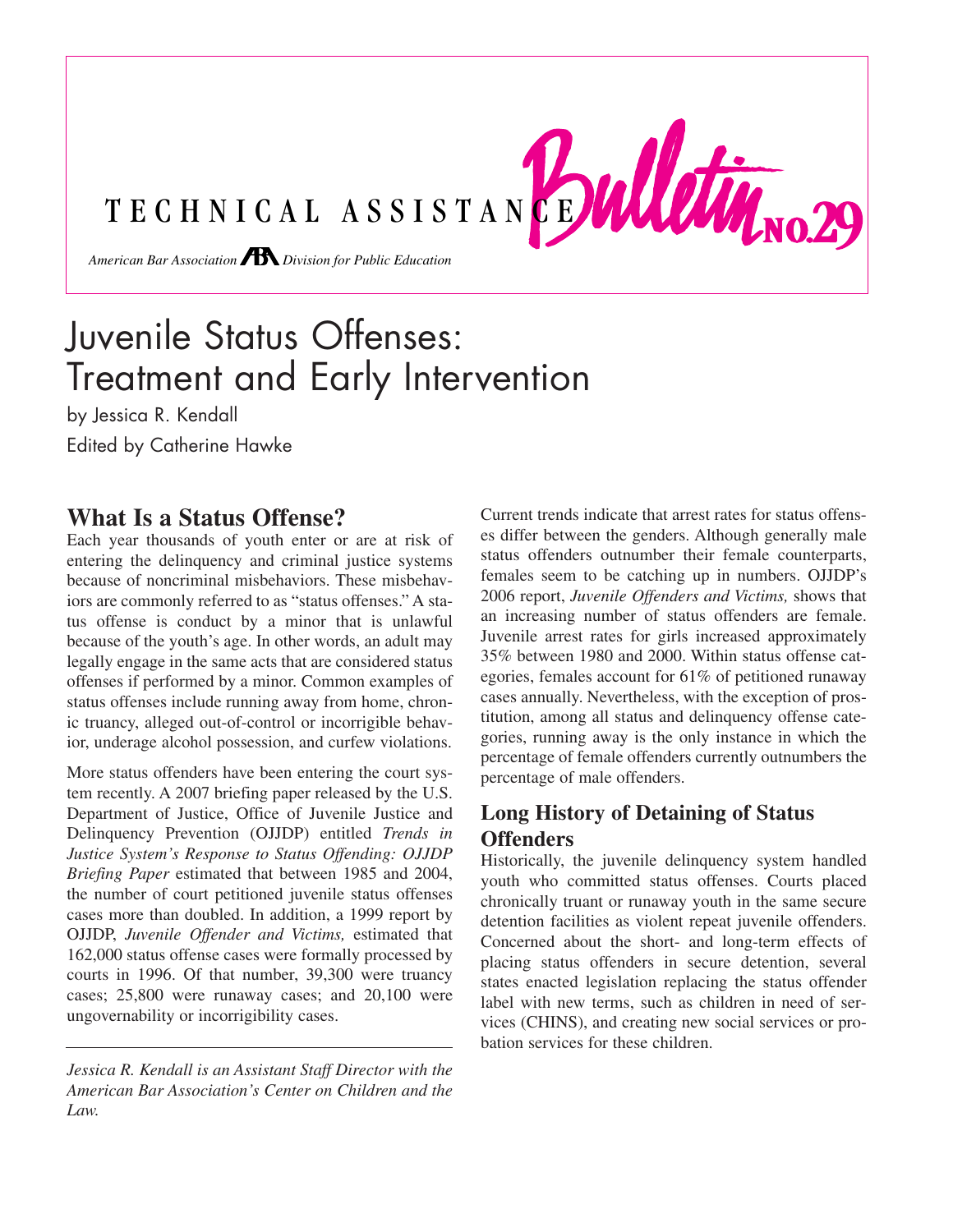In 1974, Congress enacted the Juvenile Justice and Delinquency Prevention Act (JJDPA), which provides states with federal funds if they prohibit contact between juvenile and criminal offenders and bar the placement of status offenders in physically secure institutions. Some judges felt that this deinstitutionalization mandate provided them with few dispositional options for troubled youth in need of services. At that time, few states had implemented intervention programs for judicial referral, and courts were prohibited from compelling obedience by placing youth in detention. As a result, some courts began to "bootstrap" status offenders into the delinquency system if they violated a court order. This practice resulted in the Valid Court Order amendment to JJDPA in 1980, which allows courts to place status offenders in secure confinement if they violate a court order.

### **Status Offenses Today**

#### **Various States, Various Approaches**

Today, juvenile status offense laws vary greatly in how to other child-rel they respond to adolescent noncriminal misbehavior. Some states require alleged juvenile status offenders and their families to receive pre-court intervention and diversion services intended to increase family functioning and avoid court involvement. Others permit such services,



*Chair, Standing Committee on Public Education:* Dwight L. Smith *Director, Division for Public Education:* Mabel C. McKinney-Browning © 2007 American Bar Association

PC # 497-0125 ISSN: 1-59031-855-2 ISSN: 978-1-59031-855-3 This is one in a series of technical assistance bulletins on law-related education published by the American Bar Association Division for Public Education, 321 N. Clark Street, Chicago, IL 60610-4714; (312) 988-5735, FAX (312) 988-5494. www.abanet.org/publiced E-mail: abapubed@abanet.org

General permission to photocopy or otherwise reproduce, and/or to republish, for nonprofit educational purposes, all or part of the material in this booklet is granted, provided that reference is made to this publication, its date or issue, and that reproduction and/or reprinting privileges were granted by permission of the American Bar Association on behalf of its Division for Public Education. banet.org/publiced E-mail: abapubed@abanet.org and and and all paramission to photocopy or otherwise reproduce, and/or to republish, for non-<br>I permission to photocopy or otherwise reproduce, and/or to republish, for non-<br>

This publication was prepared under Grant # 2006-JL-FX-K001 from the Office of Juvenile Justice and Delinquency Prevention, Office of Justice Programs, U.S. Department of Justice; we are grateful for the support. The points of view or opinions expressed in this publication are those of the authors and do not necessarily represent the official position of the U.S. Department of Justice.

Funding has also been provided by the American Bar Association Fund for Justice and Education; we are grateful for their support. The views expressed in this publication have not been approved by the House of Delegates or the Board of Governors of the American Bar Association and, accordingly, should not be construed as representing the policy of the American Bar Association, the Fund for Justice and Education, nor the Standing Committee on Public Education.

FOR CUSTOMER SERVICE, CALL (800) 285-2221.

All rights reserved. Printed in the United States of America.

 $\overleftrightarrow{Q}$  Printed on recycled paper.

Produced by Creative Services Associates, Inc.

The American Bar Association is a not-for-profit corporation.



while still others do not provide any pre-court interventions. Some states prohibit the placement of youth in secure facilities under any circumstances; others allow and use frequently the court's contempt powers to place youth in secure confinement. Some states have chosen not to receive full JJDPA funding and place *alleged* and *adjudicated* juvenile status offenders in secure institutions.

Even the definitions used by states to classify a status offense can vary in important ways. The majority define these court-involved youth in the context of a *distinct legislative category of status offenses.* How these youth are labeled varies from state to state, such as child in need of services (CHINS), juvenile in need of services (JINS), child in need of assistance (CINA), families in need of services (FINS), and so on. These states place status offenders in a discrete statutory category recognizing the unique aspects of status offenses as compared to other child-related legal proceedings. A minority of states classify some or all of these behaviors as a *child*<br>states classify some or all of these behaviors as a *child*<br>notestive services issue meaning the youth is neglect *protective services issue*—meaning the youth is neglected or abused by virtue of his behavior(s). Lastly, a few states continue to classify some of these behaviors as *juvenile delinquent offenses*.

Thus, depending on the state, a youth who is truant may enter the court system as a status offender, dependent child, or delinquent. How juvenile status offenders are legislatively labeled affects which services they receive to resolve the issues that brought them to the attention of the court systems. Labeling them "delinquent" or "status offenders" increases the possibility of their engaging in additional antisocial behavior, while also limiting their access to interventions. Moreover, the punitive features of the delinquency system imply some wrongdoing on the part of the youth. On the other hand, a youth adjudged delinquent carries the stigma of being a "bad seed." A youth adjudicated as a "status offender" may be viewed or treated as a "pre-delinquent." Some may view this youth as that much closer to committing a criminal act. These simple differences in labeling can have longterm implications on the likelihood of treatment success and possibility of re-offending. nces in labeling can<br>likelihood of treatme<br>nding.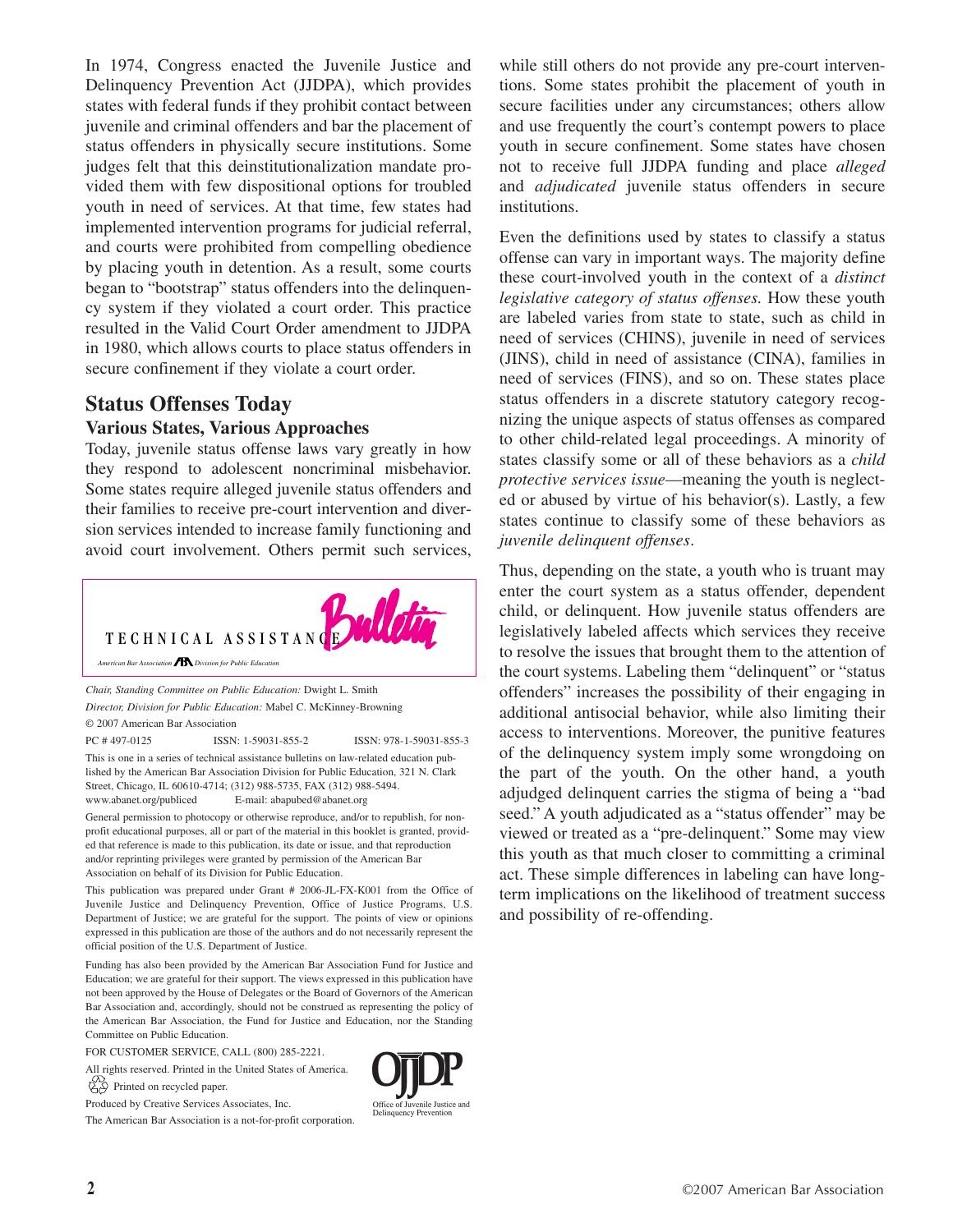### **What Causes Youth To Offend? A Look at Truancy and Running Away** *Truancy*

OJJDP and the National Center for School Engagement (NCSE) state that truancy is a problem in school districts nationwide, and that in some urban areas thousands of youth are absent from school on any given day. Research shows that students are truant for a variety of reasons that primarily stem from (1) school; (2) family and community; and (3) student characteristics. Based on research and the experiences of those working in the education field, OJJDP and NCSE have enumerated the following

*School Factors*

- Inconsistent and ineffective school attendance policies
- Poor record keeping
- Not notifying parents/guardians of absences
- Unsafe school environment

factors as causes of truant behavior:

- Poor school climate
- Inadequate identification of special education needs

#### *Family and Community Factors*

- Negative peer influences, such as other truant youth
- Financial, social, medical, or other problems that pressure students to stay home to help family
- Child abuse and neglect
- Family disorganization
- Teen pregnancy or parenthood
- Lack of family support for educational and other goals
- Violence in or near the home or school

#### *Student Characteristics*

- Lack of personal and educational ambition
- Poor academic performance
- Lack of self-esteem
- Unmet mental health needs
- Alcohol and drug use and abuse

When looking at the causes of truancy, it is also important to consider the possible impact truancy may have on other aspects of the youth's life. Research shows that truancy is a significant risk factor for additional problems including other delinquent behavior. Studies show that truancy is an early warning sign for educational failure by suspension, expulsion, or dropping out; substance abuse; teen pregnancy; and unemployment.

### *Running Away*

The most recent estimates on runaway children show that thousands of youth run away each year, many of whom may enter the status offense system. The National Incidence Studies of Missing, Abducted, Runaway and Thrownaway Children (NISMART series) estimated in 2002 that more than 123,000 children annually runaway or are forced out of their homes for between one and six months at a time. This statistic includes a large number of youth who are "thrown away"—that is, their parent(s) have asked or forced them to leave home and have not allowed them to return.

More shockingly, NISMART found that in 1999, approximately 1.7 million youth had a runaway/thrown away episode in which the child or youth leaves home for at least one night without permission or is forced out of the home for the same amount of time. Further, the National Alliance to End Homelessness estimates that between 1 and 1.6 million youth are currently living on the streets or are homeless.

Sadly, in a large percentage of cases, running away is not the first trauma these youth experience. Many children who run away or are unaccompanied and homeless faced other problems at home that preceded their flight or forced removal. In 2002, NISMART estimates show that many of these children or youth experience numerous endangering factors. NISMART studies estimate that approximately 350,000 of these youth were either physically or sexually abused in the year prior to their running away or were afraid that if they returned home, they would be abused. This number accounts for more than 21% of the estimated runaway/thrown away youth population. This abuse or threat of abuse was the most common factor attributed to youth and children who run away or are thrown away. Other factors include the following:

- The youth was substance dependent—a factor in 19% of the runaway/thrown away youth incidents.
- The youth was in the company of someone known to be using drugs during the period of time away from home—a factor in 18% of the runaway/ thrown away youth incidents.
- The youth had previously attempted suicide—a factor in 4% of the runaway/thrown away youth incidents.
- The youth missed at least five days of school immediately before running away—a factor in 4% of the runaway/thrown away youth incidents.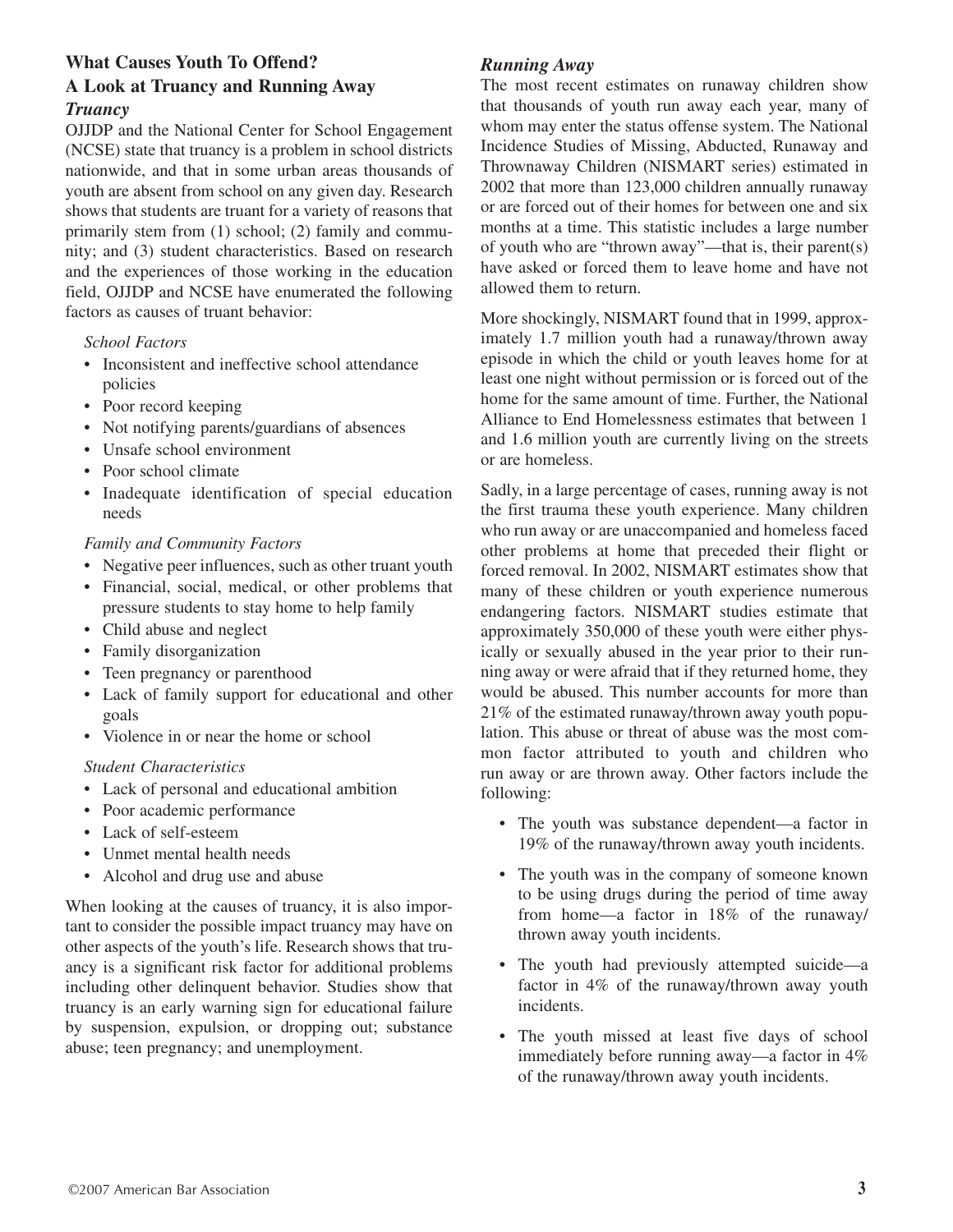However, it isn't just the risks that these runaway/thrown away youth face at home that are problematic. The dangers youth face once they are on the street are also numerous, including further victimization and maltreatment, substance abuse, involvement in the justice system, and poor health conditions. Chronic untreated health problems are common among homeless youth, including higher incidences of asthma, high blood pressure, diabetes, and hepatitis. The incidence of mental health problems among unaccompanied youth is also higher than for youth living at home. A significant percentage of homeless youth cope with a myriad of adjustment issues. Studies show a high incidence of depression, post-traumatic stress disorder, and conduct disorders among homeless youth. Research also shows that attempted suicide rates for homeless youth are higher than for other populations of youth.

### **Effect on Families and the Community**

Many intrafamily stressors plague youth who are alleged or who have committed status offenses. Many are victims of maltreatment, as mentioned above, this is the case particularly for youth who run away from home. Some live in chaotic and disorganized homes that may not promote school and community involvement.

Communities are also effected by such behaviors and can serve as important tools to help alleged status offenders. Many communities face increasing numbers of youth who enter court systems because of status offenses. Yet, few have established pre-court intervention programs for youth and families who may not require judicial intervention. These communities, with the support of policymakers, should develop and implement family-focused programs to meet youth's and families' wide range of needs. Early intervention, prevention, and/or diversion legislation and policies are initially proving successful in this area. These systemwide efforts reduce costs associated with youth placed in outof-home settings, strengthen the family unit, and decrease the possibility that youth will engage in future risky and possibly criminal behavior.

# **Helping Before Court: Pre-Court Prevention and Diversion What Happens Now**

A critical stage of a status offense case is the point at which a decision is made to pursue a status offense court petition. State statutes dictate when a status offense petition may be filed. In some states, these statutes serve a gatekeeping role by limiting or expanding when and by whom the court case may be brought. States that restrict court involvement in status offense cases by requiring state agencies to offer families pre-court diversion services before filing a court petition will likely be more successful in decreasing recidivism rates, providing needed services to families, and reducing costs. Just as states vary greatly in how they name and define status offenses, states differ on how they currently handle youth when they first come into contact with court systems.

### **Pre-Court**

Of the states that have a distinct legislative category for youth who commit status offenses, most allow courts to assume jurisdiction over youth under 18 who commit one of several status offenses, such as running away without good cause for at least 24 hours or being beyond parental control. In many jurisdictions, the first responder to a status offense referral is law enforcement. Many state laws allow law enforcement officers to take youth who are alleged status offenders into limited custodial protection. During this period, the child cannot be commingled with adult offenders or held in a secure adult facility. To receive federal monies under JJDPA, states may only detain accused status offender in secure *juvenile* detention facilities for up to 24 hours, exclusive of weekends and holidays, prior to an initial court appearance and for an additional 24 hours following that appearance.

Although states may vary in how they handle the initial custody of a status offender, many states laws mirror the federal JJDPA requirements. These statutes often require law enforcement officers to notify the youth's parent or guardian that the youth has been taken into limited custody. Usually if the officer determines that continued custody is unnecessary, he or she must release the youth to the parent or guardian. If the youth is not released, the officer will often contact the court or other entity to request a court petition or informal services. If the youth is not released, the officer may take the youth to court or juvenile detention. Some statutes also encourage or require law enforcement officers to contact the agency designated to provide services to status offenders immediately after taking a youth into custody. This provides an important and immediate first link between the youth and service provider. When youth are held in custody, courts often hold an initial hearing within 24 hours to determine where the youth should be placed until the next hearing.

Some states do not allow secure confinement of accused status offenders for any period of time before or after an initial court appearance and limit initial placement options to parents, relatives, or shelter care. Shelter care may include foster homes, group homes, or staff-secure shelters.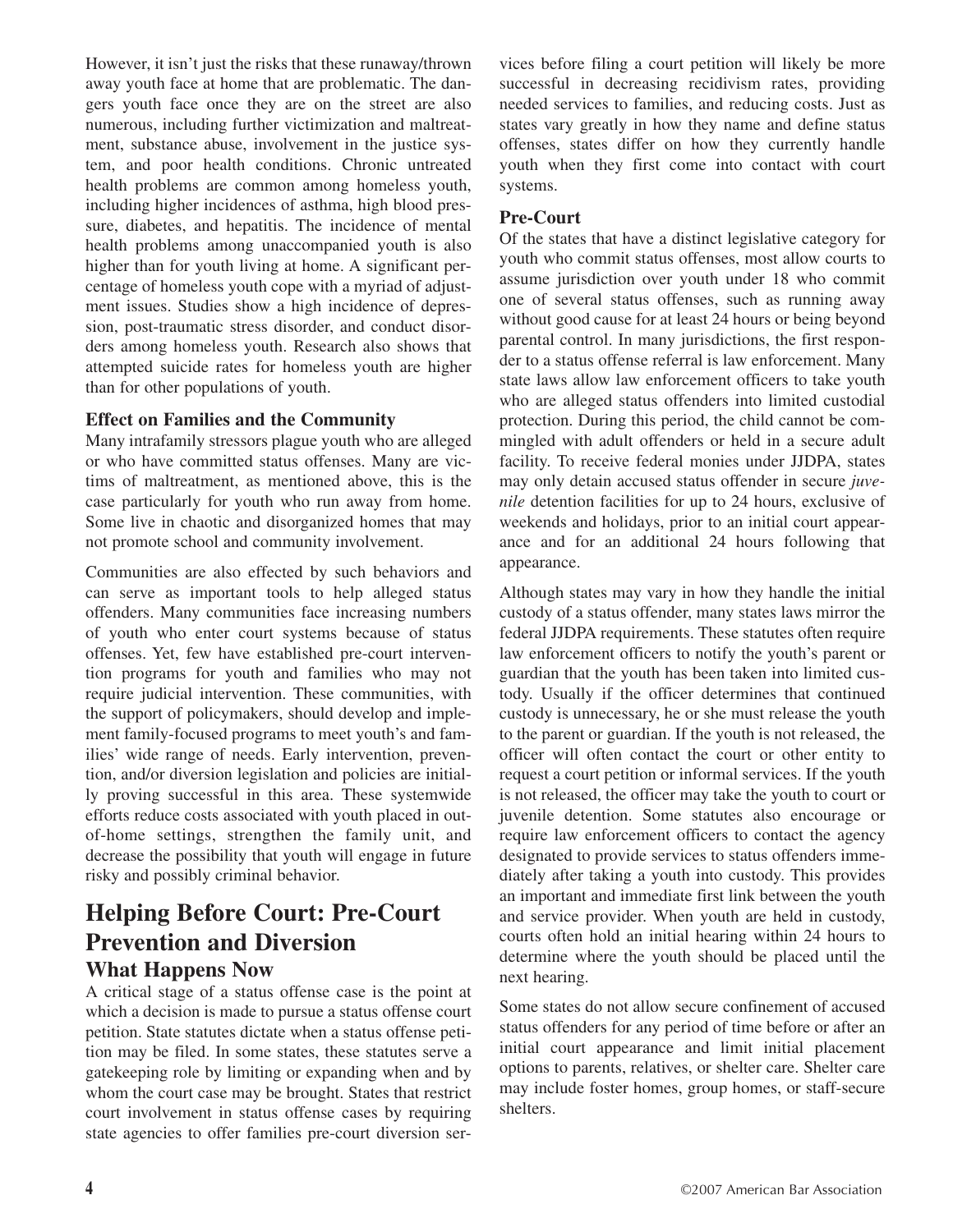### **Concerns with Arrest Procedures and Secure Facilities**

Most states allow law enforcement to hold youth in limited custody, this possibility raises important concerns. Holding an accused status offender in limited custody should never mirror the arrest of an adult or a youth for criminal or delinquent conduct. Status offenses, which constitute *noncriminal* misconduct, do not sufficiently raise societal protection concerns that would warrant typical arrest procedures. Moreover, the secure detention of accused status offenders, even for 24 hours pre-court, is an extreme and restrictive response to a nonoffending act. States should require the exhaustion of the less restrictive placement alternatives listed above before a 24-hour hold in juvenile detention is permitted. In addition, in many states, the transition from limited custodial protection to court petitioning includes little more than a preliminary investigation to determine if court involvement is appropriate. Policymakers should reconsider at what point it best serves alleged status offenders and their families to enter the court systems and explore whether providing a series of pre-court services would result in better outcomes for families in conflict.

### **Filing a Court Petition**

Once youth has been taken into limited custody, states differ on when and how they permit status offense petitions to be filed. Many states allow courts to assume jurisdiction merely after a court-designated officer conducts a preliminary investigation and determines if the parties and public would be best served by court involvement. On the other hand, some states offer the family an informal "adjustment." In these instances, if the officer determines that a petition is not warranted, and the parties agree, the officer will help the family prepare an agreement that specifies what is required of the youth to avoid court involvement. The officer in some cases may refer the youth and family to available community services. These services are intended to increase the likelihood that the youth will comply with the agreement's terms.

### **Families Are Important**

In addition to, or perhaps in lieu of, holding youth in custody and starting the court process, states should respond to alleged status offenders by addressing their problems within the construct of the family. They should require initial responses that prevent and divert youth from being petitioned to court as status offenders. Through legislation, states can offer family-focused community programs that enable the family to handle future parent-teen conflicts without public intervention or court involvement. These statutory mandates should identify which agencies have responsibility for responding to status offenses and how they are to respond. Two states, New York and Florida, have enacted such statutes and are currently promoting these principles in their precourt services for alleged status offenders.

### **Promising Practices**

### **New York's Approach: Services First**

New York's status offense law requires the state to focus first on family services. New York law requires every county designate "either the local social services district or the probation department as lead agency" to provide diversion services to persons at risk of being subject to Persons in Need of Supervision (PINS) jurisdiction.

The designated lead agency must offer these services to alleged status offenders or PINS, and the court cannot accept a PINS petition unless the petitioner has already participated in them. The New York statute further requires that diversion services include *documented* agency efforts to enroll the youth and the family in appropriate, individualized community services. These documented efforts must include:

- providing the family with information on local services that will alleviate the need to file a petition, including short-term respite care, family crisis counseling, or other dispute resolution programs;
- holding at least one conference with the youth and the family to discuss alternatives to filing a petition;
- assessing whether the youth would benefit from residential respite care, which can last for up to 21 days; and
- recording and analyzing whether diversion services are needed and whether they should be offered on an ongoing basis.

Diversion services may continue as long as needed to preserve the family and prevent the youth from engaging in risky behaviors. Diversion services may also continue even if a PINS petition is filed to help prevent an out-ofhome placement for the youth. If the designated agency ends its diversion effort, it must notify the state and indicate whether the services were successful. A successful result will constitute presumptive evidence that the conditions underlying the status offense allegations are resolved and that a PINS petition cannot be filed. An unsuccessful indication will likely result in a PINS petition. In fact, a petition can be filed only if the lead agency indicates that it terminated diversion services because there was "no substantial likelihood that the youth and his or her family will benefit from further attempts."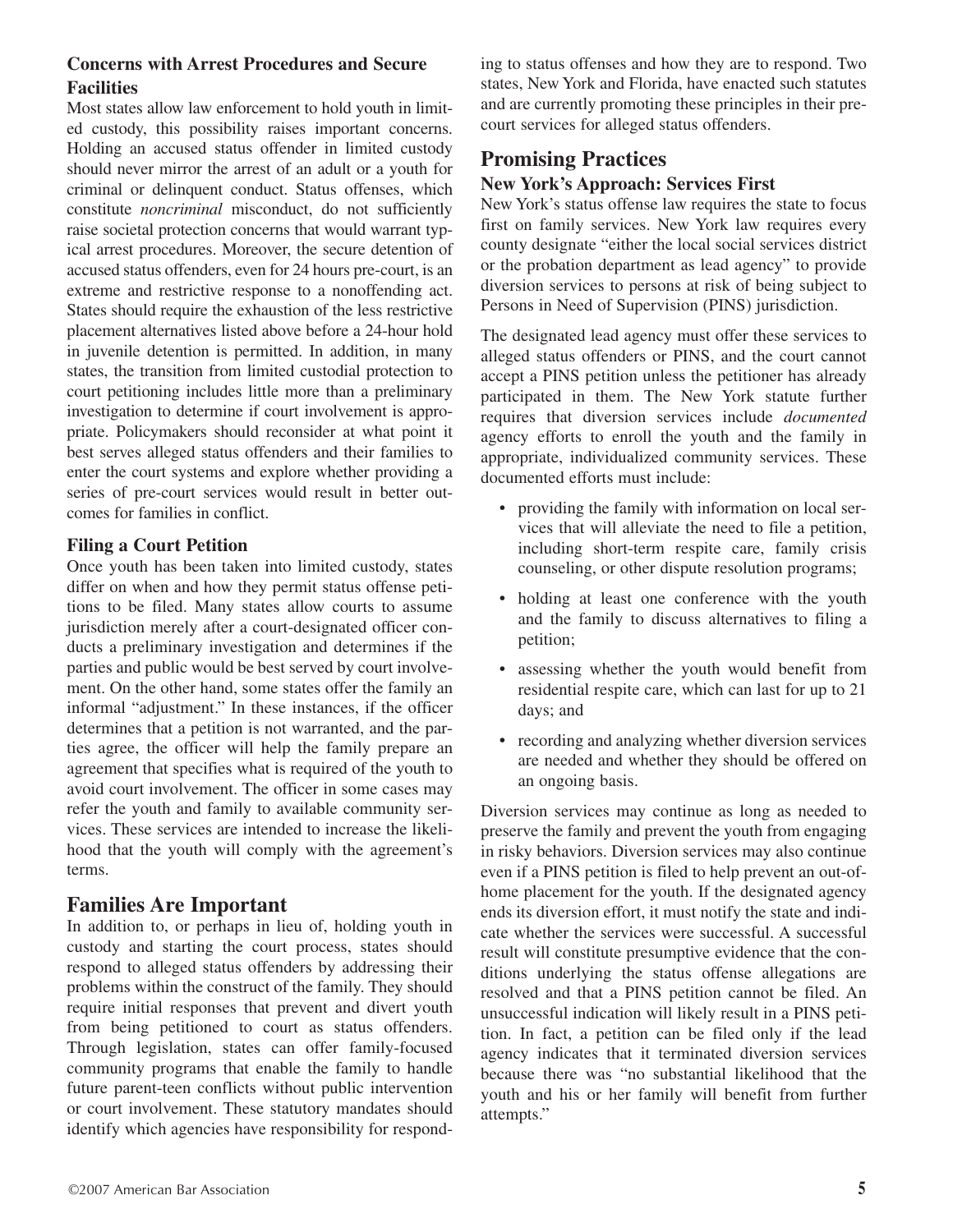In December 2005, the Vera Institute of Justice released a study of New York City's the PINS diversion system, the Family Assessment Program (FAP). The initial results were positive. The Vera Institute found that since the implementation of FAP, the number of PINS cases filed with the New York City Department of Probation has dropped by 79%.

| <b>Time Period</b>         | <b>Number of PINS</b><br><b>Cases Opened by the</b><br><b>New York City</b><br><b>Department of Probation</b> |
|----------------------------|---------------------------------------------------------------------------------------------------------------|
| Pre-FAP $(1/1/02-1/30/04)$ | 3,345                                                                                                         |
| Post-FAP (1/1/04–6/30/04)  | 697                                                                                                           |
| Overall Change             | 79% reduction                                                                                                 |

The Vera Institute also found that the number of court referrals dropped by 55%, and the number of courtordered out-of-home placements decreased by 21%.

| <b>Time Period</b>               | Number of<br><b>PINS Cases</b><br>Referred to<br><b>New York City</b><br><b>Family Court</b> | Number of<br><b>Out-of-Home</b><br><b>Placement</b><br><b>Orders for PINS</b><br>Youth |
|----------------------------------|----------------------------------------------------------------------------------------------|----------------------------------------------------------------------------------------|
| Pre-FAP<br>$(1/1/02 - 1/30/04)$  | 1,043                                                                                        | 343                                                                                    |
| Post-FAP<br>$(1/1/04 - 6/30/04)$ | 474                                                                                          | 272                                                                                    |
| <b>Overall Change</b>            | 55% reduction                                                                                | 21\% reduction                                                                         |

These early assessments positively indicate that such programs can result in fewer children becoming court involved and more children remaining at home.

### **Florida's Approach: Start with the Family**

Florida's system for dealing with alleged status offenders provides another example of the positive effects of early intervention services. Similar to New York's requirements for pre-court diversion services, Florida's statute requires that status offenders or "children and families in need of services" (CINS/FINS) receive services on a "continuum of increasing intensity" that encourages participation by the family. Further, the statute allows court involvement only "after all available less restrictive resources have been exhausted."

Florida's statute includes a two-phase approach to CINS/FINS cases. During the first phase, "families in need of services" (FINS) are referred to voluntary diversion services that can include respite care, family and individual counseling, assessments, and communitybased referrals. Only after FINS services are offered may the parties contemplate whether a "child in need of services" (CINS) petition may be filed. If a family refuses to participate in FINS services, or the family and/or child disagrees with the services, the Florida Department of Juvenile Justice (DJJ) or its agent may request a "case staffing." The case staffing is a multidisciplinary meeting with the child and family to create a service plan targeted at addressing the issues that brought the youth and family into the system initially. If the family accepts the plan, a case manager will be assigned to assist them. If the family refuses services offered at intake and later at the case staffing, or if the family was not successful in solving the issues that brought it to the attention of DJJ, only then can a CINS petition be filed.

The Florida DJJ's 2006 Outcome Evaluation Report analyzed the success of all FINS and CINS prevention programs during fiscal year 2003–2004. The Florida Network of Youth and Family Services (Florida Network) provides all CINS/FINS services through DJJ. The following outlines how the Florida Network fared during this time period according to DJJ assessments:

*Percentage of Youth Who Completed the CINS/FINS Service Program:*

• 77%

*Average Length of Stay for Youth Released from CINS/FINS Residential Programs:*

• 11 days

*Percentage of Youth Who Committed Another Offense During CINS/FINS Service Programs:*

- 5% of those youth in residential services
- 6% of those youth in nonresidential services

*Percentage of Youth to Re-Offend Within the Juvenile or Adult System Within Six Months of Completing CINS/FINS Service Programs:*

- 15% of those youth in residential services
- 7% of those youth in nonresidential services

By keeping recidivism rates low and preventing youth from committing other offenses during treatment, the Florida Network has shown success in its implementation of the CINS/FINS program. However, simple success rates are obviously not the only concern that states have when deciding whether to implement such systems. Money matters.

In 2001, Florida Tax Watch compared the annual costs per child served by the Florida Network's CINS/FINS programs with the costs of placing children in the juvenile justice system. Florida Tax Watch's report found that although it was difficult to measure the differing costs, the "documented costs borne by the Network and fund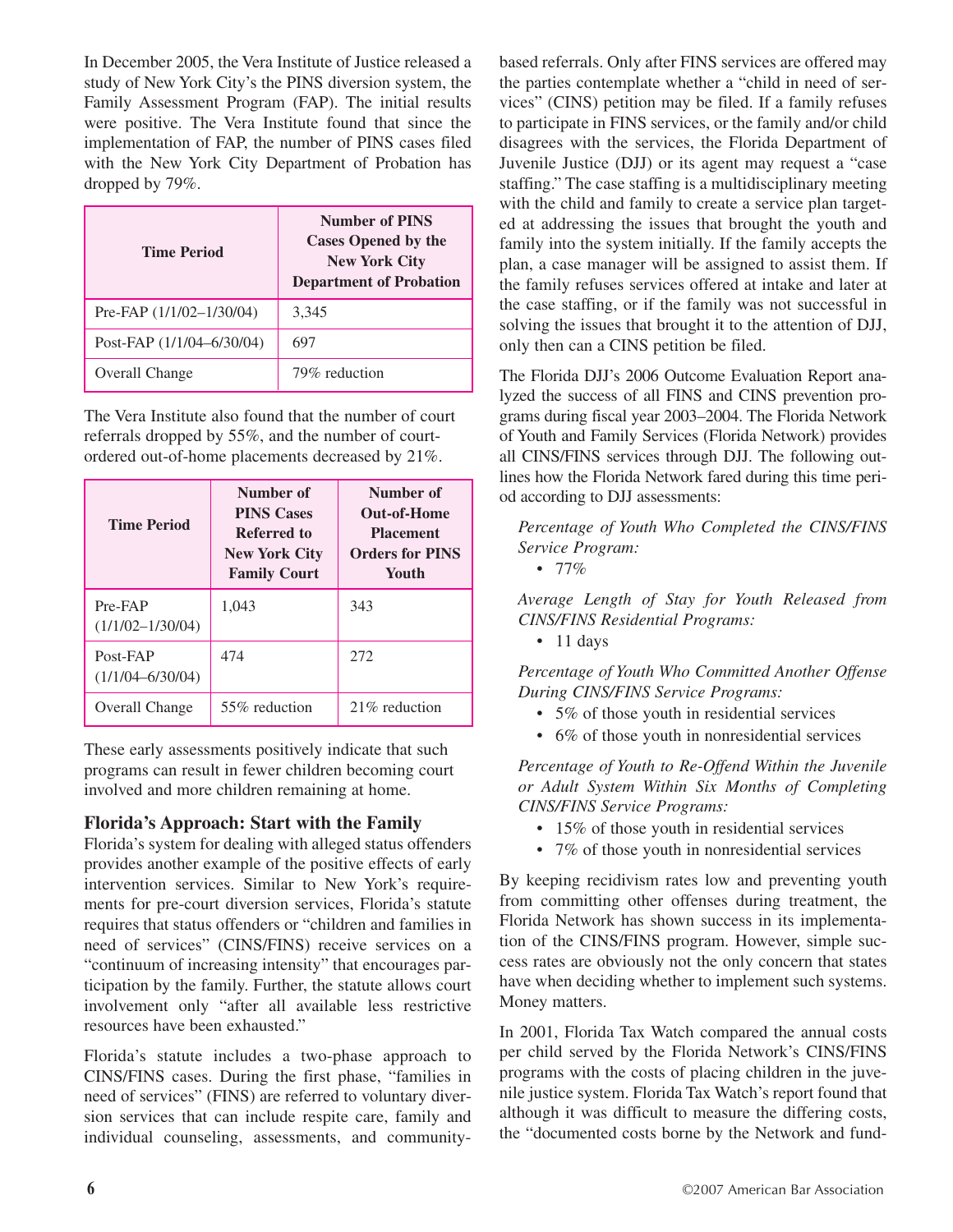ed by the state . . . are considerably less than more intensive governmental intervention . . . ." The report also assessed money the state saved when different percentages of youth were prevented from committing a delinquent act because of the Florida Network's services. The report found that if only 10% of highly at-risk youth served annually by the Florida Network were prevented from committing a delinquent act for six months, the state would save more than \$5 million or \$10 million over 12 months.

New York and Florida are among a handful of states that require the provision of pre-court diversion and prevention services for alleged status offenders and their families. These statutes describe in detail the services that must be offered to families before a status offense petition may be filed and in effect limit court involvement to only those cases in which voluntary services were exhausted and unsuccessful. In so doing, these states have experienced reductions in costs and court petitions and increases in services to families in need of immediate assistance.

The availability of pre-court diversion services is critical to promoting positive outcomes for youth and families at risk of entering the status offense system. These are often families in crisis who would benefit from public social services assistance, yet only a handful of states require social service responses up front. As they are uniquely positioned to do so, state legislatures should create task forces and working groups to review how their status offense systems operate and effect systemwide changes mandating pre-court prevention services for youth and families at risk.

# **Helping After Court: Disposition— Alternatives to Detention and Out-of-Home Placement What Happens Now**

Another critical stage of a status offense case is disposition. After a court finds that a youth is a status offender, it must determine how to "dispose" of the case. State statutes dictate what dispositional tools a court may use to curb a youth's misbehaviors and ensure positive outcomes for the youth and his or her family. Research shows that placing a youth out of home or in detention may increase the likelihood that the youth will continue the behaviors that triggered the court system's attention. States should try to enumerate disposition options that do not simply mirror those available to courts in delinquency cases but instead are tailored to the unique posture of status offense cases.

Federal legislation and policy encourage the deinstitutionalization of status offenders so that they are not housed in juvenile detention facilities with delinquent youth. However, federal legislation allows states to place status offenders in juvenile detention facilities if they violate a valid order of the court.

Nevertheless, many state laws require or suggest disposition options for status offenders that are similar to disposition alternatives for delinquent youth. For example, in 2006, the National Center for Juvenile Justice (NCJJ), the research division of the National Council for Juvenile and Family Court Judges, conducted a state legislative survey on probation as a disposition option for adjudicated status offenders. NCJJ's report found that a majority of states permit courts to place status offenders on probation. NCJJ noted that this is a disposition option commonly used for delinquents and could lead to more severe consequences. However, NCJJ concludes that although most states permit or require probation as a disposition option, most also restrict the use of harsher penalties if a status offender violates probation. Nevertheless, many states permit other dispositions for status offenders that mirror those used for delinquent youth. These options include:

- performing community service;
- making restitution payments;
- suspending or revoking the youth's driver's license; or
- placing the youth out of home (which may include shelters or group homes that house both delinquent youth and status offenders).

#### **Social Services**

Another common disposition alternative for status offenders is to compel the youth to engage in social services, such as drug treatment, mental health examinations, or counseling. A few states also allow courts to assume jurisdiction over parents and require that they participate in relevant social services. Generally, these parent-oriented services serve to educate parents and improve relations between parent and child through services such as parenting classes or family counseling.

#### **Placement Out of Home**

Another disposition option available in many states is to remove the youth from their home for a period of time. This option, in most states, includes placement with relatives or placements through child-serving agencies in foster or host homes, group homes, or staff-secure shelters. This placement alternative may create undesirable results for many families. Parents who file a status offense petition may seek the court's assistance to con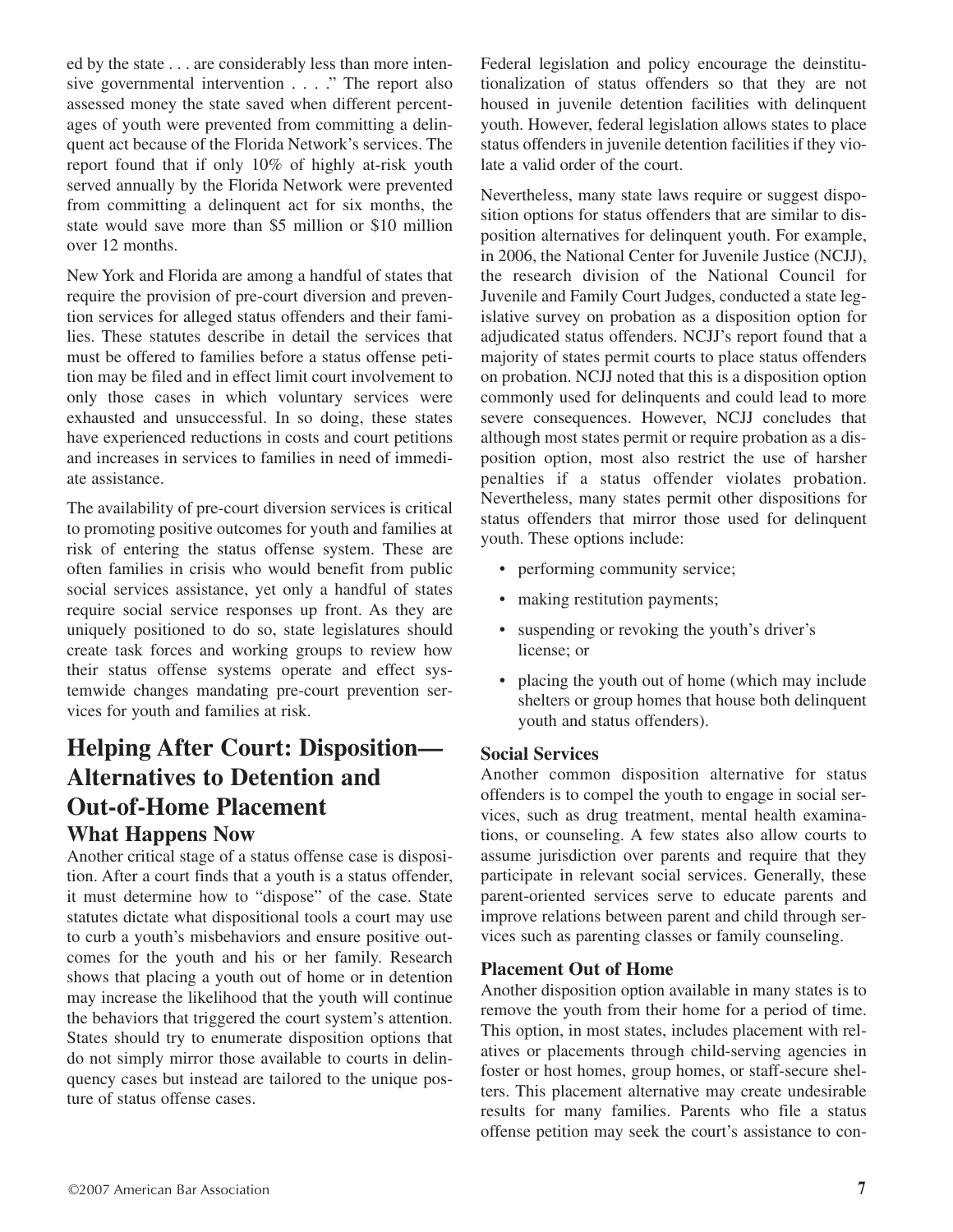trol their status offending youth but may not need or want the youth to be removed from their care. Once the youth is adjudicated a status offender, however, most state laws allow courts to place youth in nonrelative care without any accounting in the statute for the parents' or youth's placement preference.

Most states also allow courts to place adjudicated status offenders out of home without making additional findings on the least restrictive alternatives or the appropriateness of removing the youth from home. This can result in situations in which the courts have unlimited discretion to place a youth in state care without taking into account the wishes of the child or the parents.

### **Effects of Disposition Options**

Unfortunately, there is a dearth of research on case outcomes for status offenders placed out of home after adjudication versus those who remain at home with services. More research is needed in this area to support what many programs have found anecdotally about the benefits of in-home family-focused services for alleged and adjudicated status offenders. In addition, more research is needed on the effects and case outcomes for status offenders who are committed to physically secure facilities because they violated a valid court order. However, the little research that does exist supports what common sense would indicate: status offenders do better when they receive needed services in their homes and communities.

### **Secure Facilities**

Existing research on placement in secure settings for delinquent offenders, including status offenders, shows that these placements are ineffective in rehabilitating youth and decreasing recidivism. Punitive programs that remove youth from family and community make it harder to resolve their problems in the long term. Studies also show high recidivism rates among youth placed in large secure facilities. For example, various studies from 2005, 1997, and 1996 show that between 50% and 70% of youth in large secure detention facilities are rearrested within two years of release. This research shows a need to reconsider the use of these secure facilities because if youth are re-offending, then these facilities are clearly not providing the desired benefit to them, their families, or the communities at large.

### **Girls and Secure Facilities**

Just as the overall number of girls alleged to be committing status offenses is increasing, so too is the number of girls being detained in secure facilities. In 2001, the American Bar Association in *Justice by Gender: The Lack of Appropriate Prevention, Diversion and Treatment Alternatives for Girls in the Justice System*

noted that girls are more frequently detained for status offenses, petty offenses, and probation and contempt violations than boys. The increased use of detention for girls, however, results in strained and fewer educational, physical, and mental health services that these female youth require.

### **Nonsecure Facilities**

When youth are removed from home and placed in nonsecure or staff-secure shelters, the conflicts with their families that brought them to the court's attention may worsen. In 2002, the Vera Institute of Justice in *Respite Care: A Promising Response to State Offenders at Risk of Court-Ordered Placements* stated that placing these youth in nonsecure shelters, foster or group homes may temporarily diffuse family crises, but over time the removal and separation of the youth from family and community may only exacerbate the family conflict. The Vera Institute calls for increased use of respite care services that offer families a brief cooling off period for no more than a few weeks rather than months or even years. While in respite care, the family receives immediate counseling and treatment services to address the larger issues that caused the conflict.

### **Looking Forward: Recommendations for Disposition Alternatives**

Despite a lack of empirical support for the efficacy of detention or even out-of-home placement as a deterrent for status-offending behavior, a 2001 study found that approximately one-third of youth held in juvenile detention centers were held for technical probation violations or status offenses. Nevertheless, clinical experts question whether secure confinement is *ever* appropriate for status offenders or those charged with similar offenses. These questions are bolstered by studies that have found that community-based rehabilitative interventions, if done properly, are more effective in reducing recidivism, cost significantly less, and better promote maintaining the family unit. Studies show that the most successful interventions include rehabilitative treatment that is intense and sustainable over time. It is imperative, therefore, that policymakers revisit the appropriateness of placing status offenders in secure facilities.

Policymakers should assess the disposition options currently available and determine if they adequately address the needs of adjudicated status offenders and their parents. So many disposition options available to courts in status offense cases simply mirror disposition options available in delinquent cases. However, the child who commits 9 status offenses is not necessarily the same child who commits delinquent acts. By limiting the disposition alternatives available, courts are not able to tailor their dispositional alternatives to address the family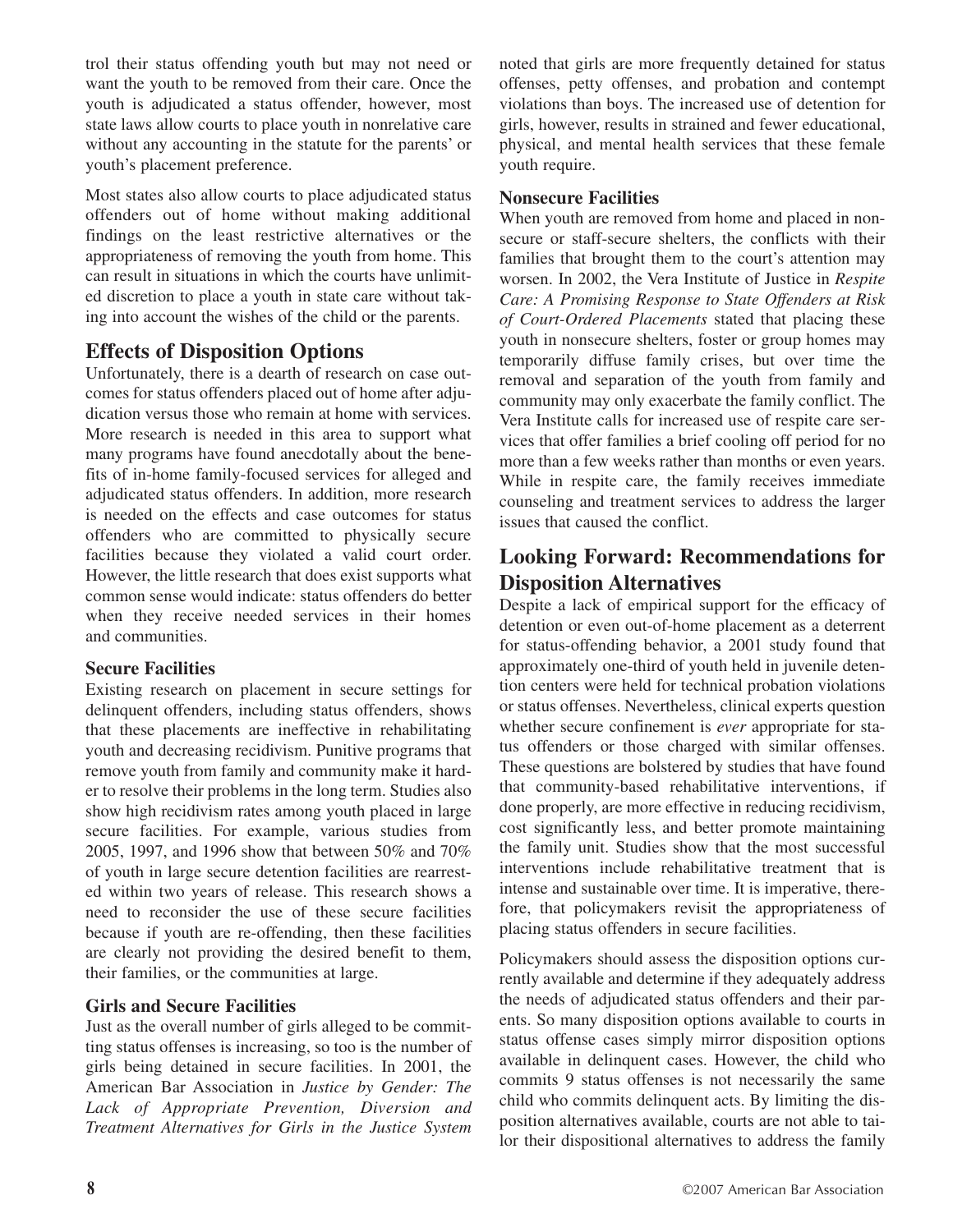conflicts that beset so many of these status offenders. For example, instead of requiring a youth to pay restitution or threatening to suspend his or her driver's license, a court may achieve better results when the youth and parents are provided court-directed intensive family-counseling services, respite care, or anger management classes for the youth and/or parents.

# **The Future of Our Youth and Status Offenses**

It has been decades since any national attention has been paid to families on the brink of entering judicial systems because their children are at great risk of harming themselves or others by skipping school, running away, or being beyond their parents' control. It is imperative that legislatures and policymakers ensure that these youth and families receive the appropriate social service responses to limit court system involvement. Criminalizing status offenses has a deleterious effect on youth and families and increases the likelihood that youth will later enter the court system.

It is important that policymakers understand the context and causes of juvenile status offense behaviors. This understanding is necessary if policymakers hope to respond to this population through tailored and successful policy and legislation. Youth who enter juvenile status offense systems are often in extreme conflict with their parent(s) that cannot be resolved privately without some intervention. These are youth who often fall between the "cracks" of two bureaucratic legal systems—one designed to respond to maltreatment of young children and the other focused on youthful offenders who present a risk to society. They are nonoffending youth who need protective interventions and whose families require noncoercive, family-focused approaches that may help deter future delinquency. Many have been abused or neglected; are dealing with domestic violence within their families; come from poor and violent neighborhoods; suffer from serious unmet mental health needs, learning disabilities, and emotional or behavioral problems; and lack adequate educational and career opportunities. These are teens and families at risk and in great need of assistance.

### **What Can Be Done To Help?**

To reorganize the status offense system in a way that will help protect youth rather than punish them and ensure that they do not simply get pushed into the delinquency or criminal systems, the legal, juvenile justice, social service, education, research, and advocacy communities should work together to promote:

- *Research*—empirical research on (1) the effectiveness of programs that provide pre-court diversion services to decrease recidivism rates and costs and increase the level of services available to families in crisis; (2) case outcomes for status offenders placed out of home or in secure detention compared with those who receive in-home family services.
- *Pre-Court Intervention Services*—laws and policies that offer youth and families pre-court services that engage them in immediate treatment and/or interventions that are tailored to youths and families' needs, including gender-responsive services. These services should attempt to prevent the removal of the juvenile from his or her family and to emphasize use of community-based service models that have proven successful.
- *Pre-Court Procedures for Designated Agencies* laws or policies that enumerate the key components of pre-court processes, such as (1) how and when designated status offense agencies should be linked to families in crisis; (2) what the designated agency must do upon receiving a status offense referral, including conducting an intake and assessing the family's immediate needs; and (3) what ongoing responsibilities the designated agency has on behalf of the family regarding the delivery of social services pre-court.
- *Pre-Court Procedures for Law Enforcement*—laws and policies that ensure that alleged status offenders are not subject to criminal arrest procedures, but if picked up by law enforcement, are only held in protective custody until a parent can resume custody or the designated status offense or other appropriate social service agency can retrieve them.
- *Determination to Petition Court*—laws and policies that limit court involvement until after the designated agency offers pre-court intervention services to youth and families that aim to divert them from the court system.
- *Alternative Dispositions*—laws and policies that offer judges disposition options that are best tailored to meet the unique needs of status offenders and their families, including gender-responsive services, family counseling, treatment, and respite care options and that do not simply mirror disposition options available for delinquent youth.
- *Alternatives to Detention*—laws and policies that promote alternatives to detention and incarceration for status offenders and increase awareness of the harms associated with detention.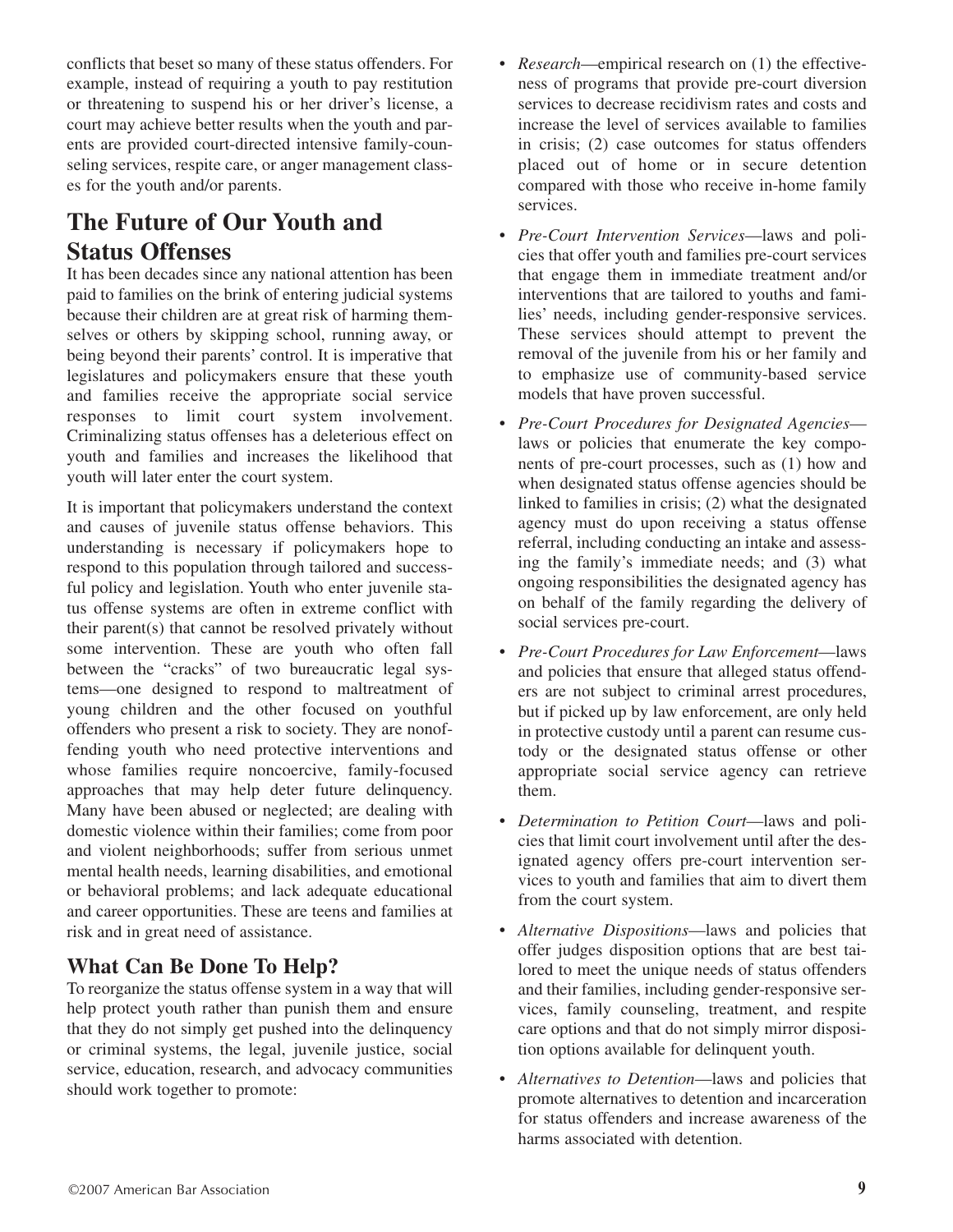- *Funding*—laws and policies that ensure that status offense reforms, including pre-court diversion and alternatives to disposition, are adequately funded.
- *Monitoring and Evaluation*—laws and policies that ensure that the appropriate benchmark outcomes are met by requiring frequent evaluation and monitoring of the services offered to status offenders and their families.

### **Resources**

*Addressing the Needs of Juvenile Status Offenders.* Videoconference by the Office of Juvenile Justice and Delinquency Prevention, the American Bar Association Commission on Youth at Risk, and U.S. Department of Health and Human Services' Family and Youth Services Bureau, January 2007. http://ncjrs.gov/App/Publications/AlphaList.aspx

*Families in Need of Critical Assistance: Legislation and Policy Aiding Youth Who Engage in Noncriminal Misbehavior* Jessica R. Kendall, J.D., 2007 The American Bar Association Center on Children and the Law www.abanet.org/abastore/index.cfm?fm=Product. AddToCart&pid=5490443

### **Glossary**

**Disposition** – Final settlement or determination of a case.

**FAP** – "Family Assessment Program" – New York City's PIN diversion program FAP has shown initial success by reducing the number of cases that are being petitioned to court.

**Petition** – A status offense petition is a formal request to a court to assume status offense jurisdiction over a child and/or family.

**Respite Care** – A social service that provides families with short-term, out-of-home child care.

**Shelter Care** – Out-of-home placement for youth that may include foster homes, group homes, and staffsecure shelters.

**Status Offense** – Conduct by a minor that is unlawful because of the minor's age. Common examples include running away from home, chronic truancy, alleged outof-control or incorrigible behavior, underage alcohol possession, and curfew violations. May be referred to as Child In Need of Assistance (CINA), Child In Need of Services (CHINS), Family In Need of Services (FINS), Juvenile in Need of Services (JINS), or Person in Need of Supervision (PINS).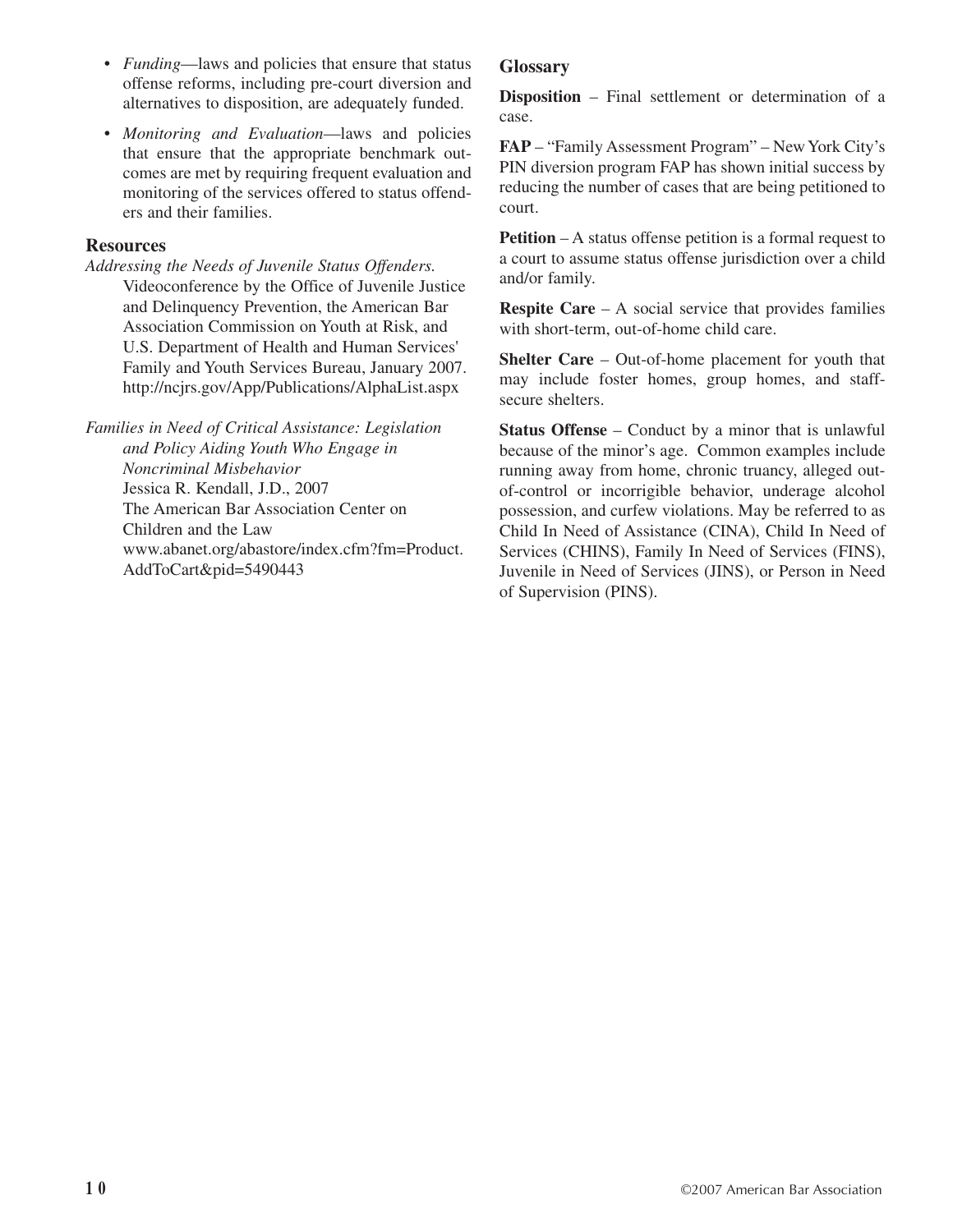### **Technical Assistance Bulletin Series**

Technical Assistance Bulletins (TABs) are developed and published by the American Bar Association Division for Public Education. Other publications in this series provide concise information on specific topics of interest to law-related educators, school administrators, teachers, law enforcement, and delinquency prevention professionals. Each bulletin may be downloaded from the ABA Web site as a .pdf. (www.abanet.org/publiced/tabs.html).

#### **Available titles include:**

| TAB 1:        | Bar Associations Share Their Tips for<br>Working with the Schools                    |
|---------------|--------------------------------------------------------------------------------------|
| <b>TAB 2:</b> | Selected Background Readings on Law-<br>Related Education (LRE)                      |
| <b>TAB 3:</b> | Mobilizing Community Groups for Law-<br><b>Related Education</b>                     |
| <b>TAB 4:</b> | A Review of Innovative Approaches to LRE                                             |
| <b>TAB 5:</b> | Confronting the Crisis in the Criminal Justice<br>System                             |
| TAB 6:        | <b>Combating Drug Abuse</b>                                                          |
| <b>TAB 7:</b> | Juvenile Correction Education: A Review of<br><b>Current Literature</b>              |
| <b>TAB 8:</b> | LRE Research: A Status Report                                                        |
| TAB 9:        | Strengthening Minority Involvement in Law-<br><b>Related Education</b>               |
|               | <b>TAB 10:</b> Bar Association Database Continues to Grow                            |
|               | <b>TAB 11:</b> Metropolitan Nashville Public Schools:<br>An LRE Laboratory           |
|               | <b>TAB 12:</b> Planting International Seeds                                          |
|               | <b>TAB 13:</b> From Risk to Resilience: The Role of Law-<br><b>Related Education</b> |
|               | <b>TAB 14:</b> Youth Summits: Youth and Adults as Partners                           |

in Violence Prevention

- **TAB 15:** Law Magnet Programs
- **TAB 16:** Vicarious Violence on the Screen: A Challenge to Educators and Families
- **TAB 17:** Youth Court: A National Movement
- **TAB 18:** Youth Summits: Engaging Young People in Violence Prevention
- **TAB 19:** The Promise of Law-Related Education as Delinquency Prevention
- **TAB 21:** Police Officers and Law-Related Education: Building a Winning Strategy for Youth Education Programs
- **TAB 22:** The Role of the Resource Person in Law-Related Education
- **TAB 23:** Whose Values? A Rationale for Linking Law-Related Education and Character Education
- **TAB 24:** Designing Websites for LRE Centers
- **TAB 25:** Making Youth Court as Effective as Possible
- **TAB 26:** Youth Court Training for Results
- **TAB 27:** Evaluating Youth Court Training
- **TAB 28:** Sentencing Alternatives for Youth Courts: The Restorative Justice Approach
- **TAB 29:** Juvenile Status Offenses: Treatment and Early Intervention